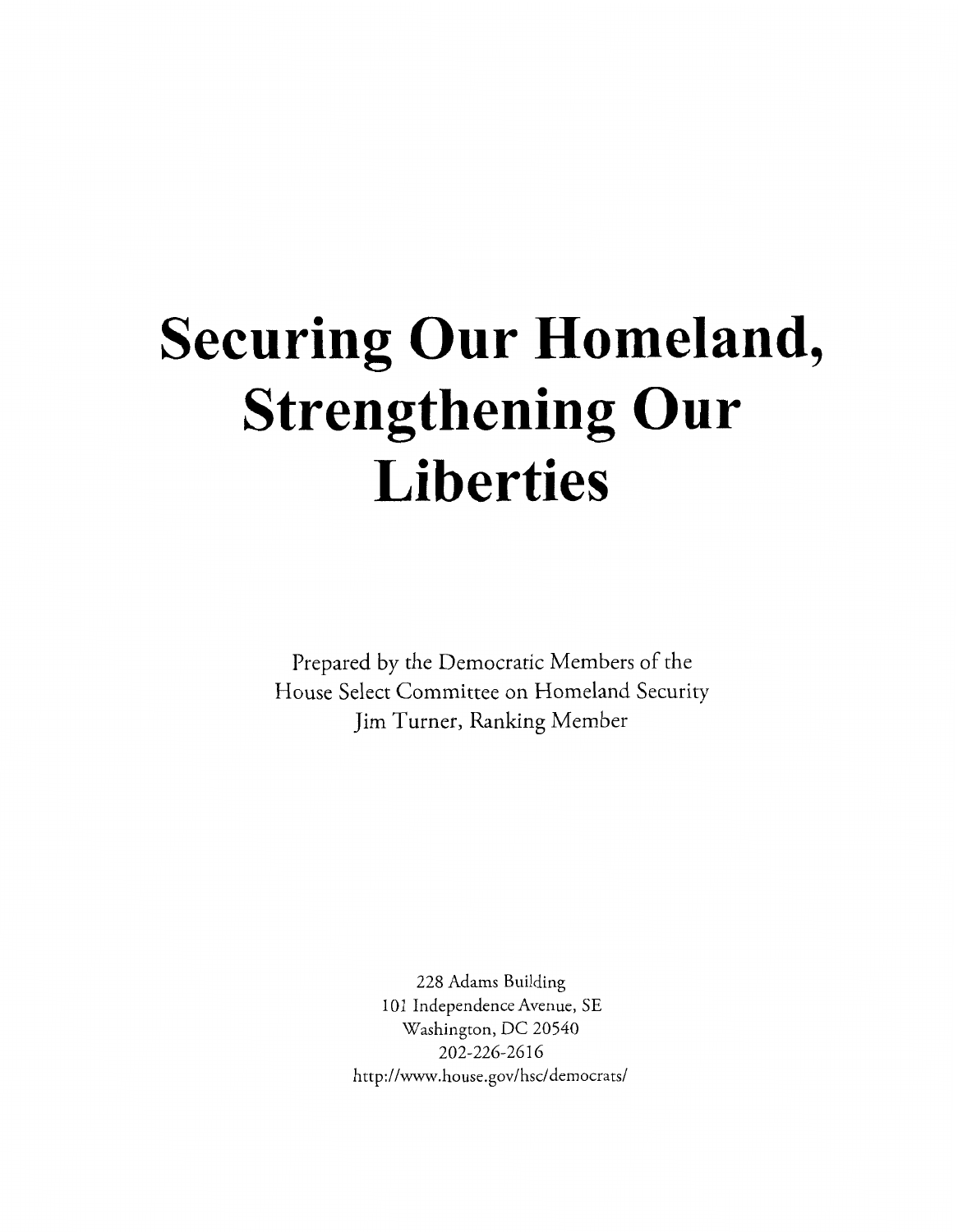#### **DEMOCRATIC MEMBERS OF THE HOUSE SELECT COMMITTEE ON HOMELAND SECURITY**

Jim Turner, Texas *Ranking Member* 

Bennie G. Thompson, Mississippi *Ranking Member, Subcommittee on Emergency Preparedness and Response* 

Loretta T. Sanchez, California *Ranking Member, Subcommittee on Infistructure and Border Security* 

> Louise M. Slaughter, New York *Ranking Member, Subcommittee on Rules*

Zoe Lofgren, California *Ran king Member, Su bcommittee on Cybersecurity, Science, and Research* d+ *Development* 

> Karen McCarthy, Missouri *Ranking Member, Subcommittee on Intelligence and Counterterrorism*

> > Edward J. Markey, Massachusetts

Norman D. Dicks, Washington

Barney Frank, Massachusetts

Jane Harman, California

Benjamin L. Cardin, Maryland

Peter A. DeFazio, Oregon

Nita M. Lowey, New York

Robert E. Andrews, New Jersey

Eleanor Holmes Norton, District of Columbia

Sheila Jackson-Lee, Texas

Bill Pascrell, Jr., New Jersey

Donna M. Christensen, U.S. Virgin Islands

Bob Etheridge, North Carolina

Ken Lucas, Kentucky

James R. Langevin, Rhode Island

Kendrick B. Meek, Florida

Ben Chandler, Kentucky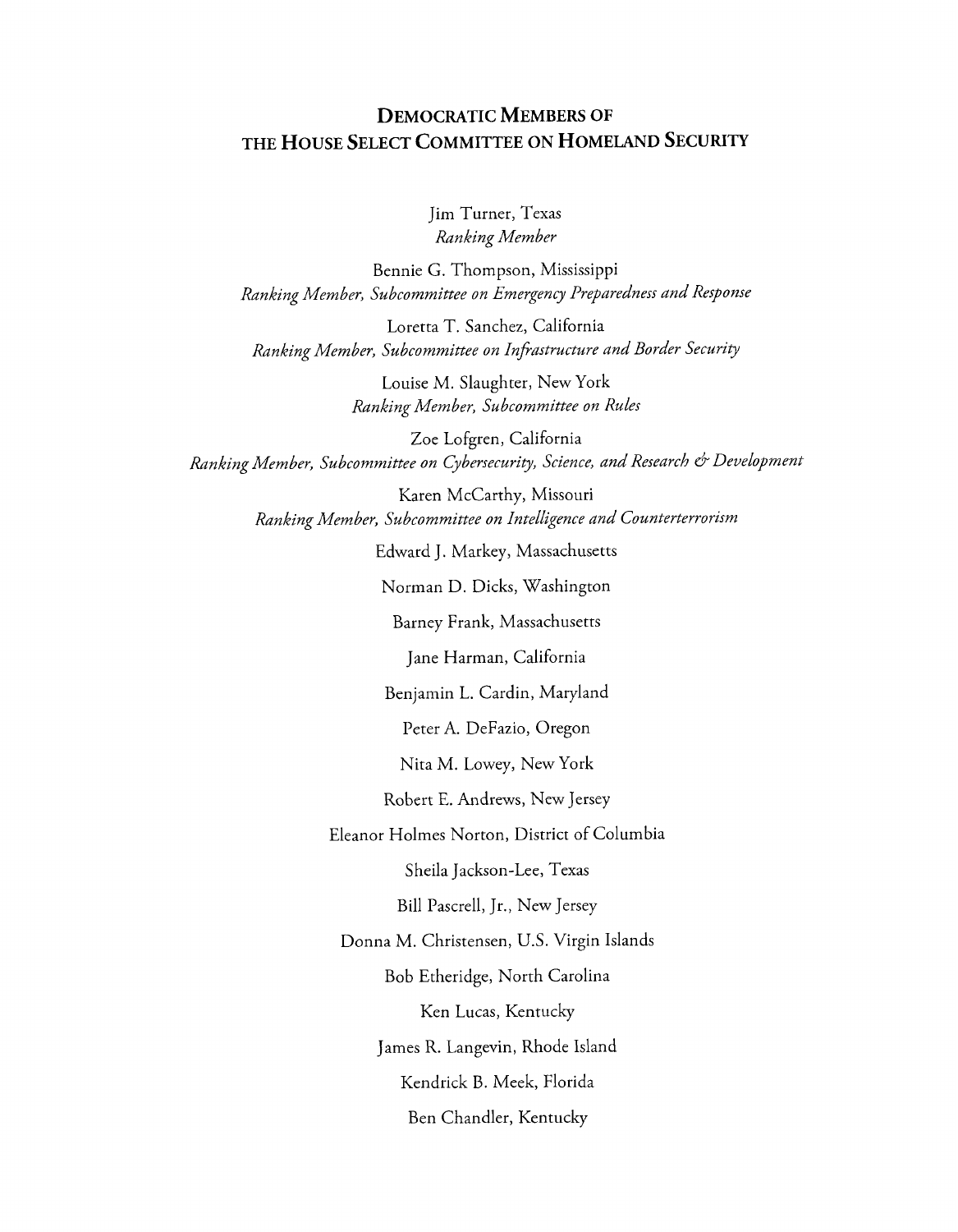## **Table of Contents d**

| Federal Government Privacy: Leadership and Accountability Is Lacking 1 |
|------------------------------------------------------------------------|
|                                                                        |
| Technology, Privacy, and Civil Liberties: "Privacy by Design"3         |
|                                                                        |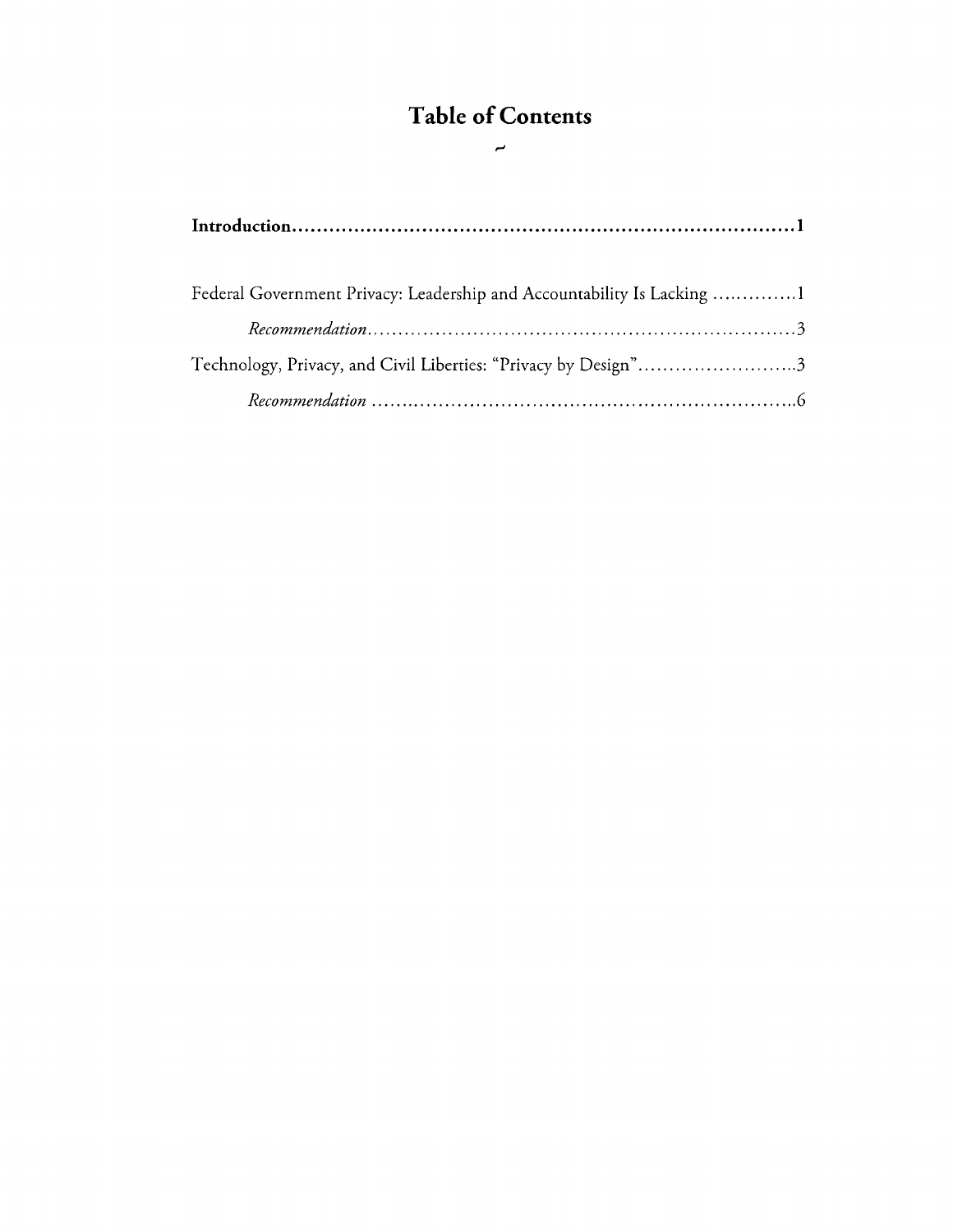### **Securing Our Homeland, Strengthening Our Liberties**

The national effort to protect our homeland focuses on preserving the "unalienable rights that are essential to the strength and security of our nation: life, liberty, and the pursuit of happiness."' Thus, if developed properly, our homeland security efforts should reinforce the civil liberties and values that make America strong.<sup>2</sup>

The challenge, however, is to develop homeland security initiatives that are consistent with our society's constitutional guarantees relating to privacy, due process, and civil liberties. As our government develops post 9/11 homeland security initiatives in areas such as immigration, intelligence collection, law enforcement, and the use of new technologies it must thoughtfully and carefully review their impact on our fundamental freedoms. To conduct such a review requires both leadership and an evaluative framework to guide the government.

For example, if there is not adequate leadership within the government to guide privacy policy, there may be unnecessary impositions on the freedoms and privileges enjoyed in the United States. Likewise, homeland security could suffer if needed initiatives do not gain public support due to meritorious concerns about privacy protections. As the Advisory Panel to Assess Domestic Response Capabilities for Terrorism Involving Weapons of Mass Destruction, also known as the Gilmore Commission ("Gilmore Commission"), found Last December "[g]overnments must look ahead at the unintended consequences of policies in the quiet of the day instead of the crisis of the moment."<sup>3</sup>

#### **Federal Government Privacy: Leadership and Accountability Is Lacking**

In February 2003, the General Accounting Office (GAO) released a report finding that the Administration was not providing sufficient leadership, oversight, and guidance on privacy issues, in particular, the Privacy  $Act.^4$  The assessment was based on feedback from twenty-four different agency representatives who said that, in addition to gaps in guidance from the Office of Management and Budget, agencies were not prioritizing the need to comply with the Privacy Act and were not providing sufficient employee training on the Act. The GAO stated that if these issues were not addressed, the "government will not be able to provide the public with sufficient assurance that all legislated individual privacy rights are adequately protected."<sup>5</sup>

The federal government's failure to adequately protect individual privacy rights, especially those required by law, may be due in part to the deprioritization of privacy within the Executive

<sup>&</sup>lt;sup>1</sup> Advisory Panel to Assess Domestic Response Capabilities for Terrorism Involving Weapons of Mass Destruction, also known as the Gilmore Commission, "Forging America's New Normalcy: Securing Our Homeland, Protecting Our Liberty," December 2003,

http://www.rand.org/nsrd/terrpanel/volume v/volume v report only.pdf.

Ibid.

 $3$  Ibid.

<sup>&</sup>lt;sup>4</sup> General Accounting Office, Privacy Act: OMB Leadership Needed to Improve Agency Compliance, GAO-03-304, June 2003.

<sup>&</sup>lt;sup>5</sup> Ibid.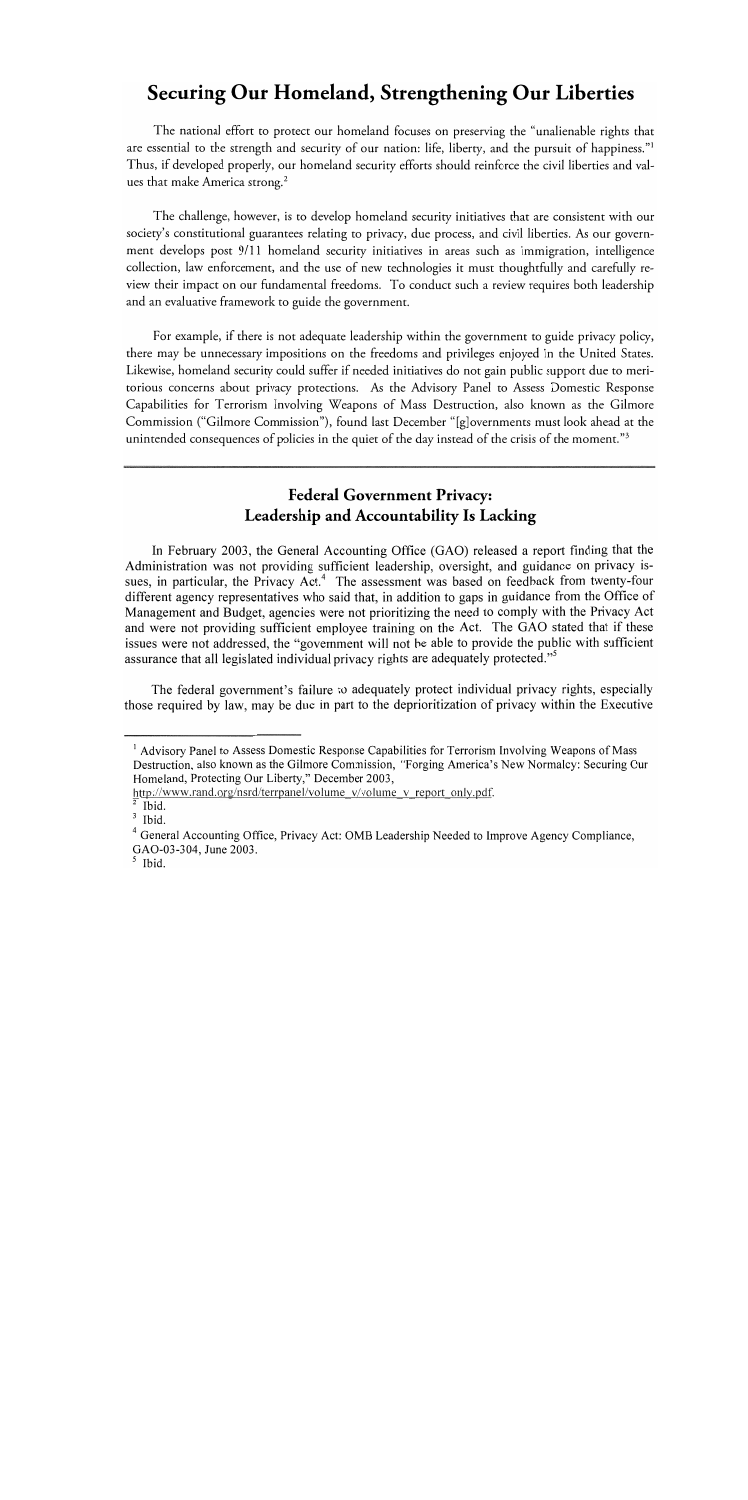Branch. In 1998, President Clinton required every agency to "designate a senior official within the agency to assume primary responsibility for privacy policy."6 The next year, the President created a "chief counselor for privacy" position for the federal government within the Office of Management and Budget to advise on privacy issues. The counselor reviewed proposals before they went public and when there were privacy problems fixed them before the proposals were implemented.<sup>7</sup>

The privacy counselor position was eliminated, however, at the beginning of the current Administration. This occurred despite the urging of many in the private sector, academia, and the government to fill the position. $\frac{8}{3}$  In addition, many of the senior officials assigned to handle privacy policy within the federal agencies left the government and were never replaced.<sup>9</sup> Thus, there is no senior official within the White House or Office of Management and Budget leading the effort to secure our homeland by strengthening our citizen's liberties and privacy. No one is providing meaningful leadership in either of these offices to evaluate privacy in new technologies throughout the federal government.

Recognizing the need to have someone responsible for privacy relating to homeland security programs, Congress required the Department of Homeland Security to create a "privacy office," tasking it with the following:

- Ensuring that Department of Homeland Security complies with the Privacy Act of 1974;  $\bullet$
- Adequately considering privacy when Department of Homeland Security collects, uses, and discloses personal information; and
- Properly assessing the impact of its practices and rules on privacy.<sup>10</sup>

The privacy office, however, is only responsible for evaluating the privacy of programs within Department of Homeland Security. Many of the technologies, information sharing, and gathering mechanisms relating to homeland security are being implemented by the Administration in agencies other than Department of Homeland Security. The result is that there is no comprehensive and uniform evaluation of homeland security privacy issues in the federal government, especially in light of the elimination of the privacy counselor position within the White House. Without a single, accountable senior official to ensure that homeland security programs are evaluated in a uniform manner, our nation's privacy and civil liberties are at risk.

<sup>&</sup>lt;sup>6</sup> William J. Clinton, "Memorandum for the Heads of Executive Departments and Agencies," May 14, 1998, http://www.cdt.org/privacy/survey/presmemo.html.

<sup>&</sup>lt;sup>7</sup> William Matthews, "Privacy Czar Plays Homeland Role," *Federal Computer Week*, November 21, 2002, http://www.fcw.com/fcw/articles/2002/1118/web-private-11-21-02.asp.

Letter to Mitch Daniels, Director, Office of Management and Budget, April 16, 2001,

http://www.cdt.org/privacy/010416omb.shtml.<br><sup>9</sup> Statement of James X. Dempsey, House Committee on the Judiciary, Subcommittee on Commercial and Administrative Law, "Privacy in the Hands of the Government: The Privacy Officer for the Department of Homeland Security."<br> $\frac{10}{2}$  Boy Mark "Home

**<sup>10</sup>**Roy Mark, "Homeland Security Names First Privacy Czar," *dc.internet.com,* April 17,2003, **http:l/dc.internet.corn/news/article.php/2 19252** 1.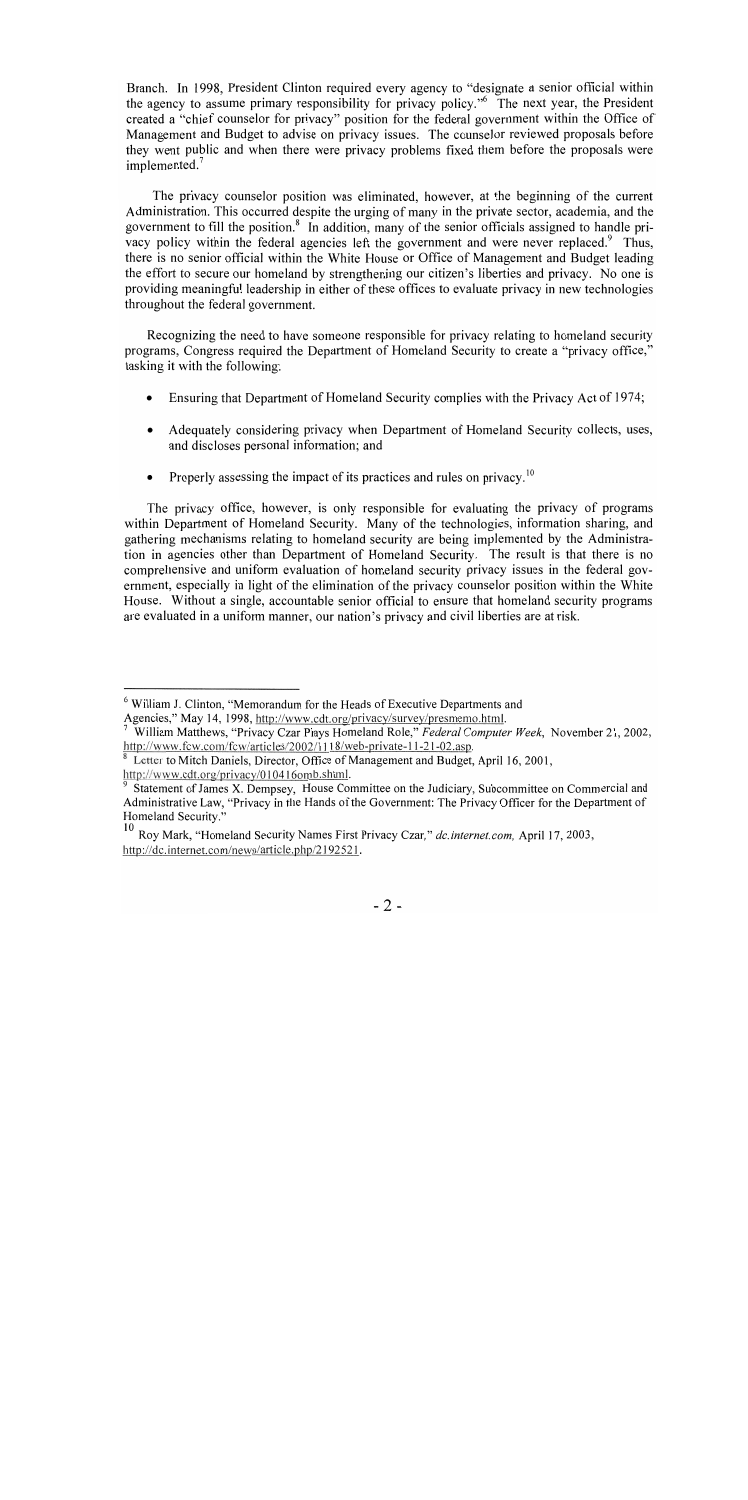#### **RECOMMENDATION**

*The Administration should move promptly to name a senior level oflcial to be responsible for government-wide leadership on privacy issues. In recent congressional hearings, several privacy experts stated that our country needs a chief privacy oflcer at OMB who could advise agencies on federal privacy policies and direct government-wide policies, where needed." As noted by Sally Katzen, a University of Michigan Law School professor and former Office of Management and Budget official, "an office inside [the Oflce of Management and Budget] can provide institutional memory and sensitivity* ... *At the least, the appointment of a highly qualijed privacy guru* ... *would mean that someone in a senior position, with visibility, would be thinking about these issues before – rather than after -policies are announced. "I2* 

In addition to a government-wide chief privacy officer, the federal government *should reinstate senior privacy oflcers within each of the federal agencies to ensure that each of those agencies is accountable in its handling of privacy matters. The Homeland Security Act's creation of a privacy office within the Department of Homeland Security can serve as model for how other agencies can structure their privacy duties. In particular, each agency should focus on privacy protections relating to the collection, use, and distribution of personally-identifiable information, ensuring that personally-identifiable information is adequately protected while in the government's possession, and conducting privacy impact assessments on programs and policies within the each.* 

#### **Technology, Privacy, and Civil Liberties: "Privacy by Design"**

In recent years, technology has advanced significantly, with the advent of biometrics, supercomputing, interconnected global networks, the Internet, and other new technologies. These technologies, along with improved information sharing and collection systems, are critical tools in the battle to secure our homeland and win the war on terror. Emerging technologies give federal agencies the capability to access and analyze large amounts of information in a cohesive manner, regardless of whether that information is held in databases and networks at different agencies, thereby increasing the likelihood that we can identify potential terrorists.

Technology also gives federal agencies the capability to access homeland security information. In doing so, however, the government must ensure that information is accurate, remains confidential, and that access is limited to only appropriate personnel so as to protect civil liberties and privacy. Given the sensitivity of information gathered about individuals, it is also imperative that this data be protected during its creation, transmission, and storage.<sup>13</sup>

<sup>&</sup>lt;sup>11</sup> Sara Michael, *Officials Call for Privacy Czar*, fcw.com, February 11, 2004.

**l2** Testimony of Sally Katzen, "Privacy in the Hands of the Government: The Privacy Ofticer for the Department of Homeland Security," The Committee on the Judiciary, Subcommittee on Commercial and Administrative Law, February 10,2004.

<sup>&</sup>lt;sup>13</sup> Markle Foundation's Task Force on National Security in the Information Age, "Protecting America's Freedom in the Information Age," October 2002, and "Creating a Trusted Network for Homeland Security," December 2003.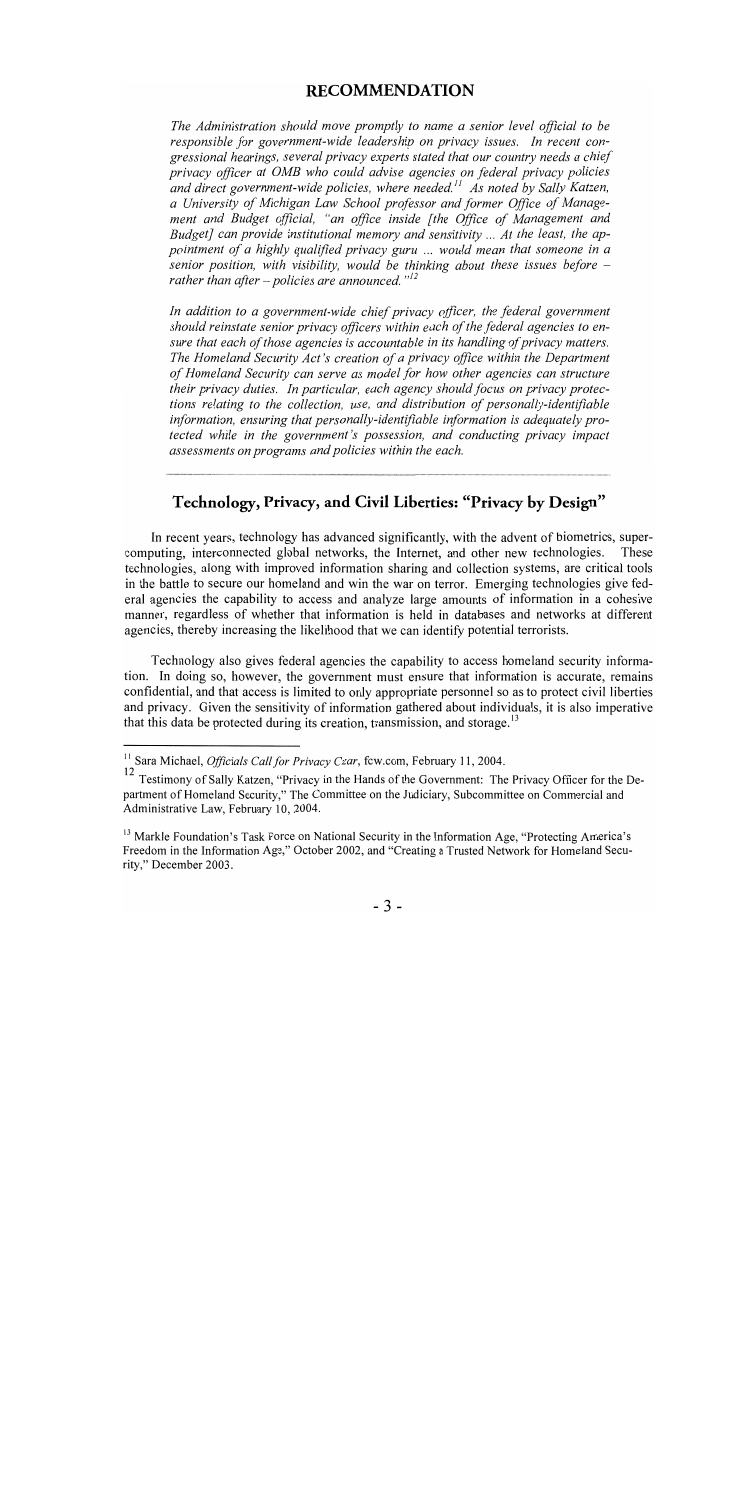Likewise, if the government uses information that is held by the private sector, it must do so within a system of rules and guidelines that protect civil liberties. In today's technologydependent, transaction-friendly society, Americans produce millions of records of their daily activities - ranging from credit card purchases to government registration and accounting systems to logs of personal time spent on the Internet and in entertainment venues. Unchecked access to such information by the government and other entities without sufficient cause could violate many of our constitutional rights.

As noted in a bipartisan proposal developed by former government officials from the Clinton and Reagan administrations, for our government to properly protect our citizenry's privacy it must take into account "the revolutionary changes in recent years in communication, surveillance and database technology, and the implications of those changes for individual privacy and personal liberties."<sup>14</sup> Unfortunately, the federal government has not conducted a comprehensive assessment of the use of new technologies and privacy in 30 years. The original Privacy Act of 1974 established the "U.S. Privacy Protection Study Commission" to evaluate the statute and issue a report on how to improve privacy protections. The Commission issued its report "Personal Privacy in an Information Society" in 1977 and ceased its operations. Since that time, there has not been a comprehensive national government-wide effort to evaluate the privacy implications of new technologies.

As a result, the government's efforts successfully to use technology while also protecting privacy and civil liberties are lagging. In reports issued in 2002 and 2003, the Markle Foundation's Task Force on National Security in the Information Age found that the government lacked a "systematic effort to consider the privacy implications of the proposed programs or to develop an overall policy framework that would govern the deployment of new technologies."<sup>15</sup> To protect civil liberties, the Task Force stated that our country needs a framework that the government can use to secure new technologies and develop privacy-protecting processes. To effectively combat terrorism and protect privacy, a framework establishing clear policies and guidelines is needed to "identify the types of databases involved, define the purposes of the data review, and clarify the authorization for collecting and disseminating whatever is found."<sup>16</sup> Such a framework could assist the government's homeland security efforts, allowing it to use technology to better manage and sort the large amount of data it gathers.

A framework also can help us ensure that databases used across the government operate within federal privacy laws and do not offend our constitutional values. Protecting our homeland and protecting our citizen's privacy should not be a "balancing act" where one is sacrificed for the benefit of the other. Rather, homeland security and privacy should reinforce one another through safeguards that build oversight and restraints on the misuse of power into our security initiatives.

<sup>&</sup>lt;sup>14</sup> Peter Swire and Jeffrey Eisenach, "Ensuring privacy's post-attack survival," *Zdnet.com*, September 11, 2002, http://zdnet.com.com/2100-1107-957464.html.

<sup>&</sup>lt;sup>15</sup> Markle Foundation's Task Force on National Security in the Information Age, "Protecting America's Freedom in the Information Age," October 2002, and "Creating a Trusted Network for Homeland Security," December 2003.

 $16$  Ibid.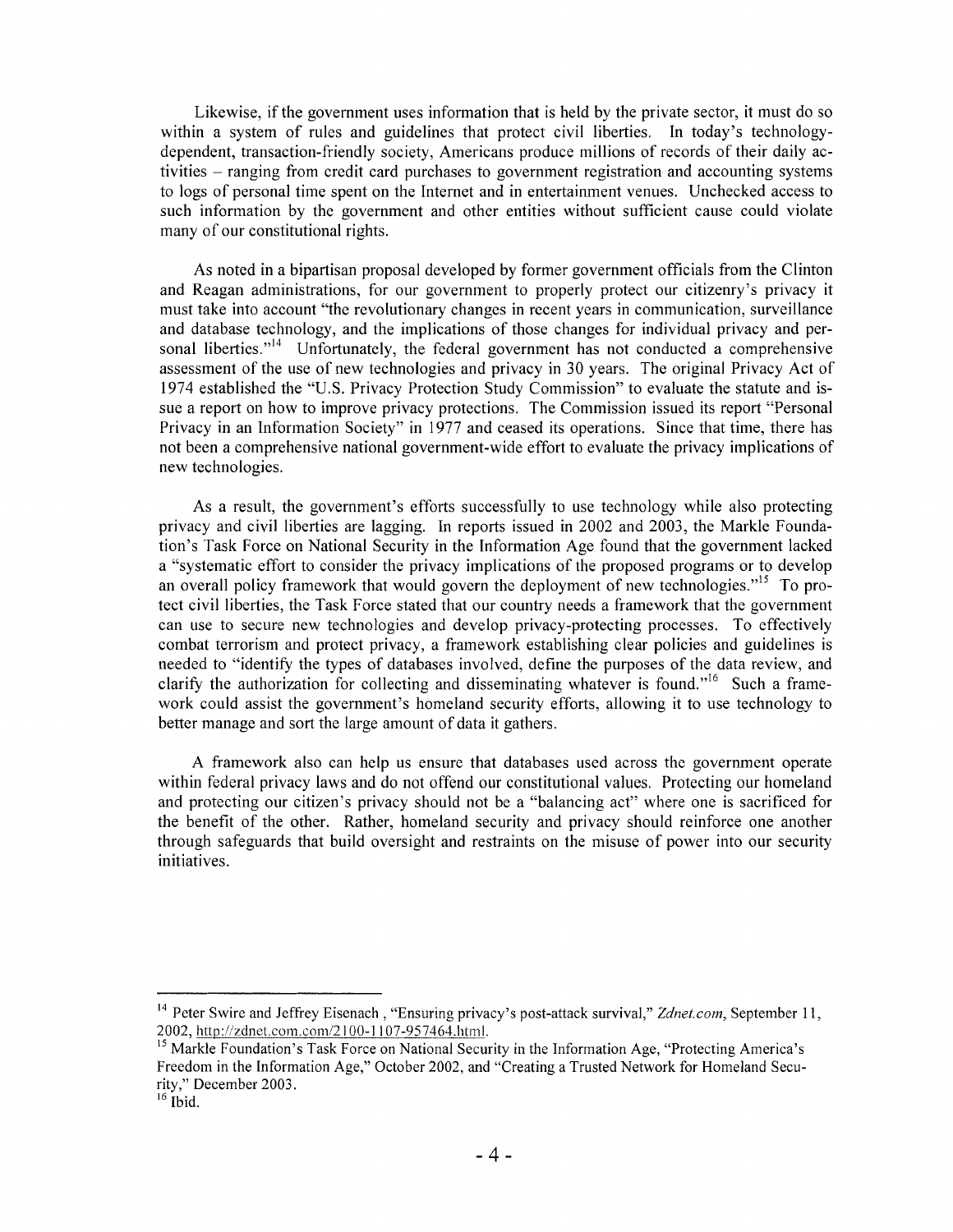In a recent congressional hearing, Jim Dempsey, the Executive Director of the Center of Democracy and Technology, stated the government must be able to conduct "privacy by design."<sup>17</sup> More specifically, he stated:

One of the best ways to protect privacy, while facilitating the effective collection and use of information where necessary to carry out a governmental function, is to raise privacy concerns early in the development of a new program, so that those concerns can be addressed and mitigated in advance.<sup>18</sup>

In the past year, several homeland security initiatives have been derailed or postponed because the Administration has failed to adequately evaluate the programs' effects on privacy and civil liberties. These events make it all to clear that the federal government lacks a "privacy by design" plan. There are no consistent mechanisms or safeguards to ensure that homeland security initiatives fortify not only our physical security, but also the security of our constitutional rights.

The problems associated with the Terrorism (first known as Total) Information Awareness (TIA) project, an initiative within the Defense Advanced Research Project Agency's Information Awareness Office, serves as an example of what can happen when proposals are launched without fully considering their impact on individual privacy. The program was designed to analyze as much information as possible on individuals and use computers and human analysis to detect potential terrorist activity. It planned to search existing databases containing information such as financial records, medical records, communication records, and travel records to find matches for particular patterns.<sup>19</sup> Concerns regarding civil liberties and privacy led to Congress eliminating the Information Awareness Office responsible for creating the program.

Concerns also have been raised by the Computer Assisted Passenger Prescreening System (CAPPS) 11, which uses databases to check airline passengers' backgrounds and scores passengers on their potential to be a terrorist risk. Various civil liberties and privacy issues have been identified with CAPPS 11, including the lack of safeguards in place to protect passengers wrongly identified as terrorists, as well as questions regarding whether adequate security protections are in place to keep hackers and other criminals from accessing the personal information of passengers. As a result, Congress mandated that the program not be deployed until the General Accounting Office (GAO) completed a privacy and civil liberties assessment of the program.<sup>20</sup> The GAO report was inconclusive on TSA's privacy efforts. The report found that "[u]ntil TSA completes its privacy plans and the program is further developed," it could not be determined if the agency had identified all of the privacy risks and necessary mitigation efforts. $^{21}$ 

Not only does the government lack a framework in which to evaluate emerging technologies, it does not have in place a uniform system for the collection, use, and data from private sector databases and lists. The lack of uniformity has resulted in several widely-reported incidents

 $17$  Testimony of Jim Dempsey, "Privacy in the Hands of the Government: The Privacy Officer for the Department of Homeland Security," The Committee on the Judiciary, Subcommittee on Commercial and Administrative Law, February 10, 2004.<br><sup>18</sup> Ibid.

<sup>&</sup>lt;sup>19</sup> Report to Congress regarding the Terrorism Information Awareness Program, May 20, 2003, http://www.darpa.mil/body/tia/tia\_report\_page.htm

*<sup>20</sup>*Judi Hasson, "Congress Demands Study of CAPPS **II,"fcw.com,** September 26,2003,

http://www.fcw.com/fcw/articles/2003/0922/web-capps-09-26-03.asp.<br><sup>21</sup> Cam

Computer-Assisted Passenger Prescreening system Faces Significant Implementation Challenges, General Accounting Office, GAO-04-385, February 2004.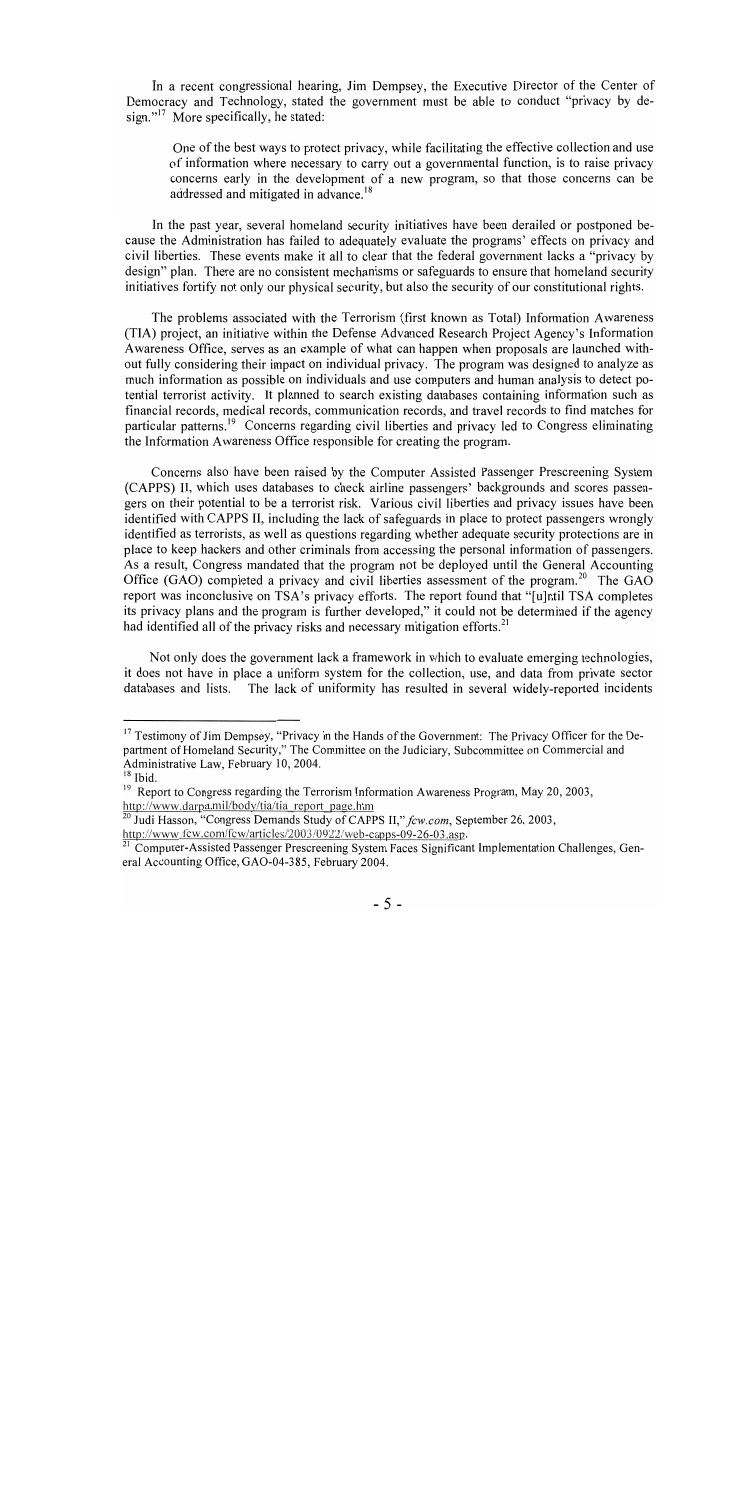where personally identifiable information has been turned over to the federal government or contractors without adequate controls and processes. For example, three airlines have all come forward in the past year to admit that they turned over massive amounts of passenger itineraries to the government. Specifically:

- In September 2003 JetBlue admitted that it had given five million passenger itineraries, possibly through the assistance of the Transportation Security Agency (TSA), to a defense contractor as part of a study seeking ways to identify high risk customers<sup>22</sup>
- In January, Northwest Airlines admitted that it handed over three months of passenger records to the National Aeronautics and Space Administration in 2001 for a data mining project.
- Last month, American Airlines  $-$  the world's largest airline said that it gave approximately 1.2 million passenger itineraries to the Transportation Security Administration, as well as several research companies vying for contracts with the agency in  $2002.^{23}$

These disclosures were done without notification to customers, almost all of whom are presumably law-abiding individuals with no connections to terrorists. Consequently, several federal agencies are investigating the disclosures and class action lawsuits have been filed against all three airlines for potential privacy violations. $24$ 

The result of the government's shortcomings in building strong privacy programs is that some potentially useful information-sharing projects and mechanisms have not come to fruition. Many of these might have been successfully implemented if civil liberties and privacy had been given great attention during their development. Benjamin Franklin once said "they that would give up essential liberty to obtain a little temporary safety deserve neither liberty nor safety." Our government must strive to be better in its implementation of new programs to protect our homeland, as Americans deserve both their liberty and safety.

#### **RECOMMENDATION**

*In order to ensure that a comprehensive privacy and homeland security evaluation is completed, the Administration should create a new Commission on Privacy, Freedom, and Homeland Security.*<sup>25</sup> *This Commission should be responsible for conducting a comprehensive legal and factual study on the United States eflorts to further homeland security in a manner that protects privacy, civil liberties, and individual freedoms. The Commission should be charged with drafting findings and recommendations on, among other items, how agencies are* 

<sup>&</sup>lt;sup>22</sup> Thomas Claburn, "Northwest CEO Urges Airline Execs To Talk Privacy," *Information Week*, January 22, 2004, http://www.informationweek.com/story/showArticle.ihtml?articleID=17500687.

 $22, 2004, \frac{\text{Im}y_{37}}{23}$  "American Released Privacy Data," wired.com, April 10, 2004,

http://www.wired.com/news/privacy/0,1848,63018,00.html?tw=wn tophead 3. Ryan Singel, "Army Ouietly Opens JetBlue Probe," Wired, November 26, 2003, http://www.wired.com/news/privacy/0,1848.61374.00.html.

Peter Swire and Jeffrey Eisenach , "Ensuring privacy's post-attack survival," Zdnet.com, September 11, 2002, http://zdnet.com.com/2 100- I 107-957364.html.